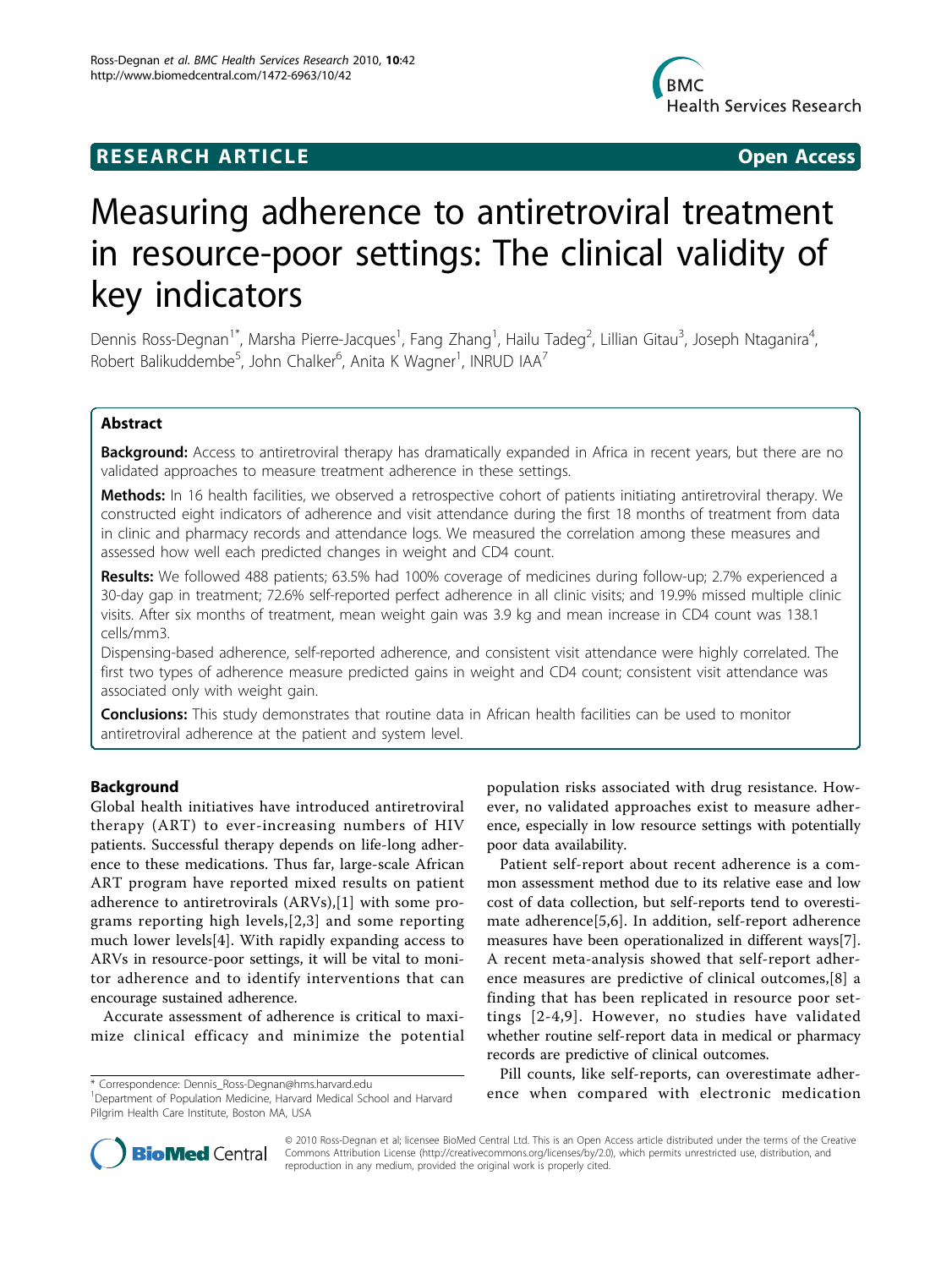monitoring[[5](#page-9-0),[6\]](#page-9-0). Collecting pill count data requires a separate recording process in the pharmacy that is often not part of routine dispensing operations. Nevertheless, pill counts have also been shown to be associated with viral load and CD4 counts[\[6](#page-9-0)].

Pharmacy refill records are commonly used in settings with electronic pharmacy data systems to calculate adherence indicators,[[10](#page-9-0),[11\]](#page-9-0) either percentage of days within a defined period covered by medicines dispensed or occurrence of gaps between dispensings. Several studies have shown associations between dispensing-based adherence measures and clinical outcomes, including viral load and CD4 counts[[12](#page-9-0),[13\]](#page-9-0). Pharmacy refill approaches have not been extensively tested in settings with manual dispensing records, where data completeness and quality may be problematic.

Consistency of clinic attendance is potentially another way to assess continuity of care and risk for poor adherence. Because failure to attend clinic when expected is objective and easy to ascertain in most record systems, inconsistency of attendance may identify patients in need of outreach or adherence counseling.

In 2006 the International Network for Rational Use of Drugs (INRUD) and national HIV/AIDS programs in five East African countries began the five-year Initiative on Antiretroviral Adherence (IAA) to develop practical interventions to improve adherence to ART in routine treatment settings. They found wide variations in definitions and practice in measuring and reporting adherence[[14\]](#page-9-0). To address this gap, the INRUD-IAA group has developed and pilot tested methods and indicators to assess adherence at health facilities using patient interviews and the types of routine data available in these settings, which are reported in a companion publication[\[15](#page-9-0)]. These indicators can be used to measure the success of health facilities in maintaining patients on treatment and to evaluate the impact of interventions.

This study was designed to assess the correlation between several of the INRUD-IAA measures: patient self-reports and pill counts (documented in clinical and pharmacy records); pharmacy dispensing-based indicators; and attendance consistency. To validate these measures, we also assessed the extent to which they predict changes in weight and CD4 count 5-14 months after start of ART in treatment naïve patients.

# Methods

# Overall study design

We conducted a retrospective cohort study in 16 HIV/ AIDS treatment facilities in Ethiopia, Kenya, Rwanda, and Uganda using data from medical and pharmacy records on attendance, medication dispensing, pill counts or self-report adherence, demographic and clinical covariates, and clinical outcomes.

# Facility sample

From 80 facilities included in our pilot studies to test adherence indicators, [as referenced above] we selected four per country to represent the range of infrastructures and patient populations. Facilities that primarily conduct AIDS clinical research were excluded and no more than one referral center was included in each country.

# Patient sample

The study sample targeted 30 treatment naïve patients per facility who initiated ART 8-24 months prior to data collection and who met the following inclusion criteria: (a)  $\geq$  18 years old; (b) no previous exposure to ART except for prevention of mother to child transmission (PMTCT); (c) follow-up data for  $\geq 6$  months after ART initiation, as indicated by one or more recorded clinic visits in two consecutive 3-month periods after initiation; (d) at least one adherence self-report or pill count in medical or pharmacy records in these two quarters; (e) data available on prescribed ART regimen and quantity dispensed during the follow-up period; (f) at least one CD4 count recorded within 3 months prior to initiation and in the 18 months after initiation.

# Data collection and variables

Trained data collectors abstracted data from patient intake records, appointment schedules, and medical and pharmacy records for 18 months following ART initiation or until the date of data collection, whichever occurred first.

All data for measuring patient adherence were extracted from routine clinic records, where they had been recorded by the treating clinician, nurse, or pharmacist during the clinic visit. Data for calculating adherence measures included: self-reported adherence; pill counts, documented as number of days of therapy remaining from previous dispensings; and type and days of antiretroviral medicines dispensed. Self-reported adherence was typically documented in medical records as perfect (which we coded as 1), good (2), or poor (3). In Ethiopia, self-reports were documented as good/fair vs. poor; because of the difference in coding, cases from Ethiopia were excluded from statistical analyses of selfreports. We calculated consistency of clinic attendance using scheduled and actual visit dates. Pill counts were recorded for <38% of clinic visits and the information recorded varied, so we dropped pill count adherence from the analysis.

We constructed the following adherence measures at every follow-up visit after ART initiation: (a) average self-reported adherence from initiation to visit date; (b) whether the patient ever self-reported poor adherence; (c) percentage of days since ART initiation covered by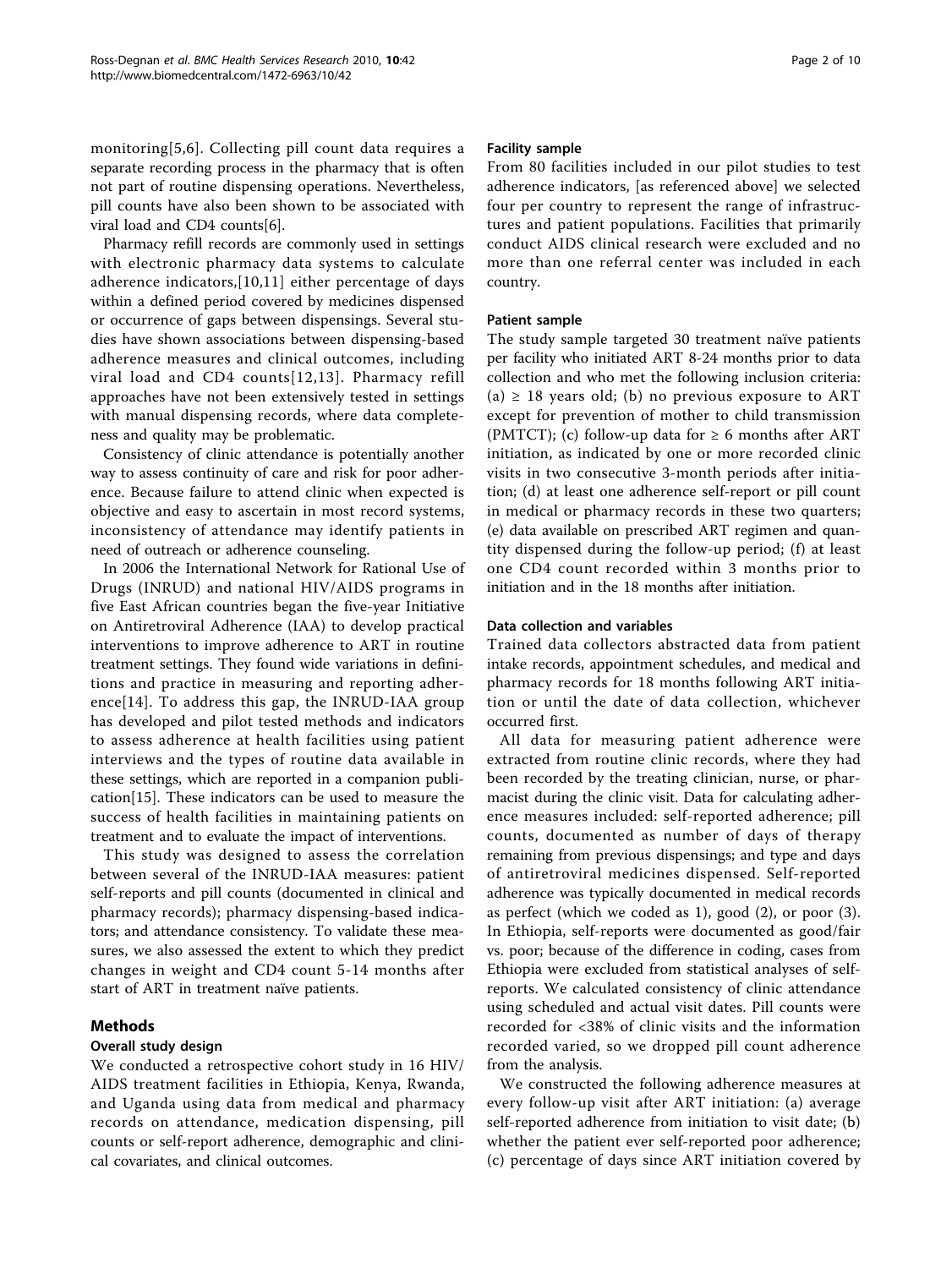dispensed medicines; (d) whether the patient ever experienced a gap of >30 days without ARVs, assuming daily consumption until available supply was exhausted; (e) percentage of visits to date that occurred on or before the scheduled date and the percentage within 3 days after the scheduled date; and (f) percentage of visits that occurred on or before the expected date of finishing the ARVs dispensed in the previous visit (usually 30 days supply). The last indicator was developed as an alternative to the attendance-based indicators to accommodate systems where data on the dates of scheduled visits are not readily available.

Health facility information collected included type (national, provincial, district, or other hospital, or health center), location (capital, other urban, or rural area), and management (public, private, mission, other non-governmental organization). Patient demographic information included age, gender, marital status, living situation, education, occupation, and presence of a treatment support partner. Clinical information included WHO stage of HIV/AIDS on ART initiation, evidence of ARVs to prevent mother to child transmission, evidence of tuberculosis at ART initiation, duration of ART, and ART regimen prescribed at each visit. We also extracted symptoms or diagnoses that might indicate possible side effects, opportunistic infections, or significant clinical events associated with HIV.

Our primary outcomes were weight and CD4 counts. We recorded weight in kilograms at baseline and at every subsequent visit, and calculated weight gain (or loss) since the initiation of therapy at each visit. Treatment protocols typically call for patients to have a follow-up CD4 test within the first 6 months after initiating ART, although because of limitations in laboratory availability, this may stretch to a longer interval. We captured the dates and results of all CD4 tests from 3 months prior to initiating ART until the end of follow-up. For patients with at least one CD4 count recorded between 4 and 9 months after initiation of ART, we calculated changes between the baseline and the date of the follow-up CD4 count.

#### Data management and analysis

Country data collectors entered data twice into standardized Excel spreadsheets; data entry differences and data errors were resolved by study staff. Using Pearson product moment coefficients (for continuous measures) and Kendall tau rank correlation coefficients (when one or both measures were binary), we estimated correlations among the different adherence and visit measures.

We used generalized estimating equations (GEE) to predict weight change from baseline to each clinic visit during the first 270 days after ART initiation and ordinary least squares regression models to predict change in

CD4 count from baseline to the follow-up CD4 test. Each adherence indicator was modeled separately for each clinical outcome; because of the difference in the way the indicator was reported, patients from Ethiopia were excluded from analyses modeling average selfreported adherence. All models included: gender, age (30 or younger, 31-40, >40 years), whether married, capital-urban-rural clinic location, baseline CD4 level, WHO stage at ART initiation (stage 1 or 2 vs. stage 3 or 4), time since ART initiation, evidence of TB at ART initiation, evidence of side effects or opportunistic infections since treatment initiation, number of different ART regimens, and whether the patient was ever treated with a protease inhibitor; weight change models also included baseline weight. All analyses were performed in SAS version 9.1 (SAS Institute, Cary, NC).

#### Ethical approval

This study was approved by the AIDS Control Programs of the participating countries and by the Harvard Pilgrim Health Care Human Studies Committee.

#### Results

#### Demographic and clinical characteristics

The overall sample consisted of 488 patients. Of patients screened for sample inclusion, 7.4% were under age 18, 3.9% had evidence of previous ART; 4.8% did not have clinic visits in each of the first two quarters after initiating ART, and 8.6% did not have adherence self-reports in the first two post-initiation quarters. Gender, age, and WHO stage at ART initiation were similar between included and excluded patients.

Table [1](#page-3-0) describes key demographic and clinical characteristics of the overall study group and the subgroup having a CD4 test within the target window of 91 to 270 days after treatment initiation. About 63% of patients were women and average age was 36 years (SD = 8.3). Half had a primary school education and another third had attended secondary school or college; about 40% were currently unemployed. The sample was predominantly treated in urban health facilities (76%), nearly two-thirds in government facilities. About half of patients were WHO stage 3 when initiating ART and another 25% initiated treatment at stage 2. In the baseline CD4 test, 37% of patients had CD4 counts of  $\leq 100$ , 40% had counts of 101-200, and 23% were  $\geq$  201. Males had an average baseline weight of  $57.2 \text{ kg}$  (SD = 9.7), while women averaged 52.9 kg  $(SD = 9.2)$ .

Table [2](#page-4-0) presents the values of the main study adherence, attendance, and clinical outcome measures at the time of follow-up measurement. Patients generally maintained high rates of adherence to therapy in the first six to nine months of treatment. Over 83% had ART coverage rates greater than 95% and another 14% had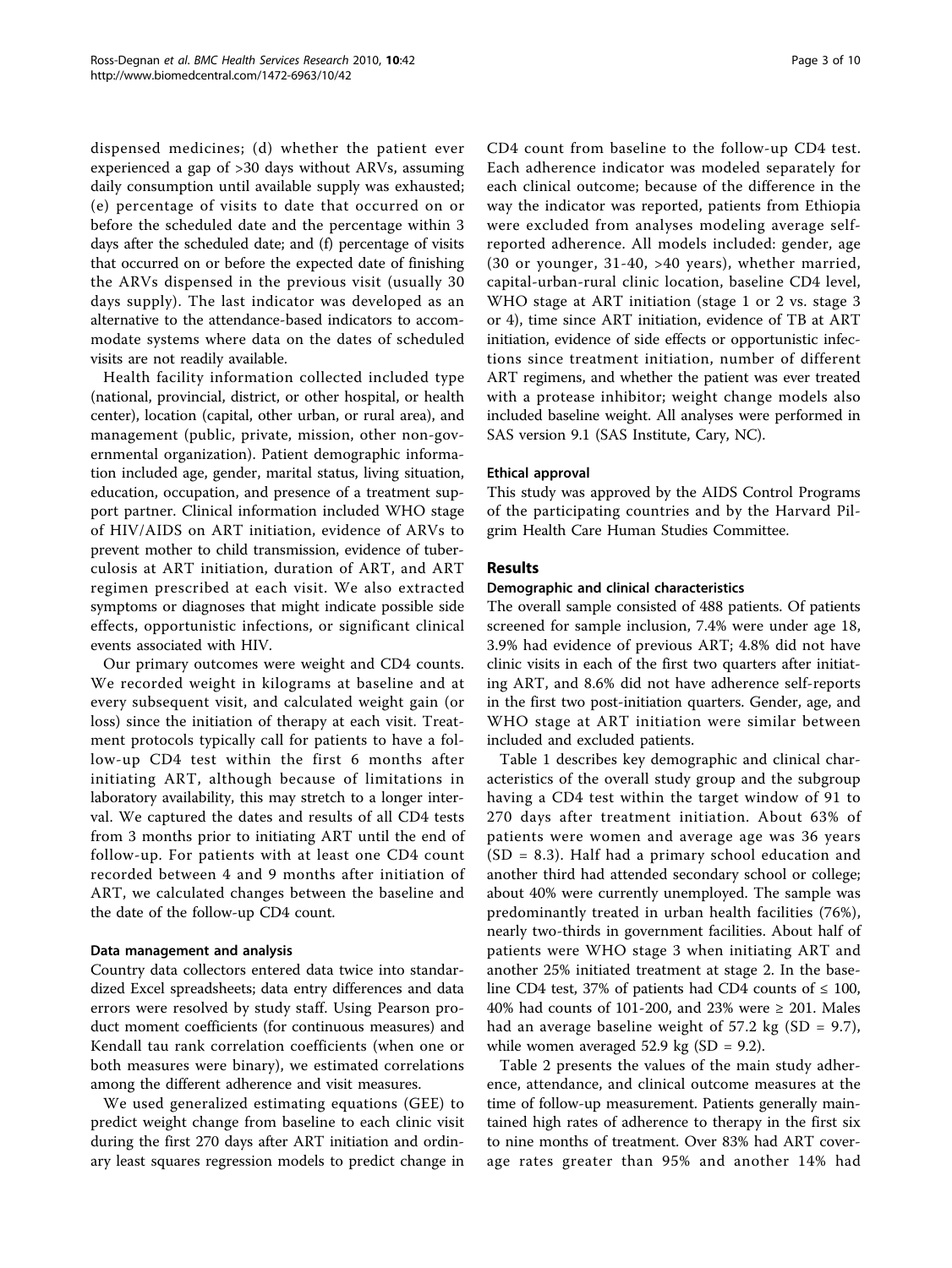<span id="page-3-0"></span>Table 1 Demographic and clinical characteristics of patients in the overall study cohort and in the subgroup with follow-up CD4 tests 4 to 9 months after ART initiation.

|                                               | Total<br>$(n = 488)$ | With CD4 test<br>$(n = 409)$ |
|-----------------------------------------------|----------------------|------------------------------|
| Female                                        | 62.5%                | 63.1%                        |
| Age                                           |                      |                              |
| 30 & under                                    | 29.3%                | 29.6%                        |
| $31 - 40$                                     | 43.4                 | 42.8                         |
| 41 & over                                     | 27.3                 | 27.6                         |
| Education                                     |                      |                              |
| None                                          | 15.5%                | 16.8%                        |
| Primary                                       | 46.7                 | 47.3                         |
| Secondary or greater                          | 37.8                 | 36.0                         |
| Married currently                             | 44.1%                | 44.9%                        |
| Living                                        |                      |                              |
| Alone                                         | 6.0%                 | 6.1%                         |
| With child only                               | 24.5                 | 23.8                         |
| With adult $+/-$ child                        | 69.6                 | 70.1                         |
| Occupation                                    |                      |                              |
| Employed                                      | 28.3%                | 28.5%                        |
| Self-employed                                 | 32.2                 | 32.0                         |
| Unemployed                                    | 39.4                 | 39.5                         |
| Treated in government facility                | 63.5%                | 61.4%                        |
| Treatment location                            |                      |                              |
| Clinic in capital                             | 49.8%                | 50.4%                        |
| In other urban area                           | 26.4                 | 25.4                         |
| In rural area                                 | 23.8                 | 24.2                         |
| WHO stage at initiation                       |                      |                              |
| Stage 1                                       | 8.9%                 | 7.9%                         |
| Stage 2                                       | 25.4                 | 26.5                         |
| Stage 3                                       | 54.4                 | 53.3                         |
| Stage 4                                       | 11.3                 | 12.3                         |
| Has treatment support partner                 | 88.7%                | 89.7%                        |
| Evidence of previous PMTCT (female only)      | 6.2%                 | 4.7%                         |
| Evidence of current or prior TB at initiation | 15.2%                | 13.2%                        |
| Baseline CD4 value                            |                      |                              |
| $\leq$ = 100                                  | 37.4%                | 36.7%                        |
| 101-200                                       | 40.4                 | 42.5                         |
| 201-350                                       | 20.9                 | 19.3                         |
| 351 an above                                  | 1.6                  | 1.4                          |
| Weight in kg (SD) at initiation               |                      |                              |
| Males                                         | 57.2 (9.2)           | 57.1 (9.2)                   |
| Females                                       | 52.9 (9.7)           | 52.9 (9.8)                   |

coverage rates from 80% to 95%. About 3% of patients had coverage rates less than 80% or experienced a gap in therapy of  $\geq$  30 days during the follow-up period.

Patient self-reports mirror the positive results of the dispensing adherence measures. The average selfreported adherence score was 1.17 (out of 3). Nearly three-quarters of patients (72.6%) reported perfect adherence in all clinic visits; only 3% of patients reported poor adherence in any visit.

Patients averaged more than one visit per month during follow-up and most attended a high percentage of visits as scheduled. About 20% of patients did not come on the day expected and only 6% failed to appear within 3 days for more than one in five of their visits. For the measure based on attending before all medicines dispensed in the previous visit were finished, consistency appears worse; 45% of patients did not come on or before the day on which medicines were finished for more than one in five of their visits. Since this measure does not account for medicines remaining from earlier visits, it may overestimate the frequency of running out of medicines.

Finally, ART initiation is clearly associated with improvements in clinical outcomes. Patients gained an average of 3.9 kg  $(SD = 5.1)$  in the first six months of treatment. In the subgroup with a follow-up CD4 test, the average improvement in CD4 count was  $138$  (SD = 125) cells/ $mm<sup>3</sup>$  during that period.

#### Correlations among adherence measures

Table [3](#page-5-0) reports correlations among the adherence measures. The patterns and overall strength of the correlations between the different measures suggest that they address related behavioral domains.

The dispensing-based coverage measures were all highly inter-correlated, which is not surprising since they are derived from the same data source. The dispensing-based measures are also highly correlated with the attendance-based measures, suggesting that patients who present regularly for appointments maintain a more continuous supply of medicines. Self-report measures (average self-report in prior visits or ever reporting less than perfect adherence) are both significantly correlated with percent of days covered and coverage >95%, as well as with regularly attending clinic on the scheduled day or within 3 days.

#### Adherence predicting weight change

Table [4](#page-6-0) presents estimates from multivariate GEE models examining the relationship between the various adherence measures and weight gain. Controlling for demographic and clinical factors, the average adjusted monthly weight gain during the first 9 months of treatment was dramatic (Figure [1\)](#page-6-0). The categorical dispensing-based coverage measure was significantly associated with greater weight gain during follow-up ( $p = 0.04$  for inclusion of this variable in the model). Higher rates of medication coverage were associated with greater weight gain (Figure [2\)](#page-7-0). Patients with <80% coverage gained significantly less weight than those who were more adherent, but weight gain did not differ significantly by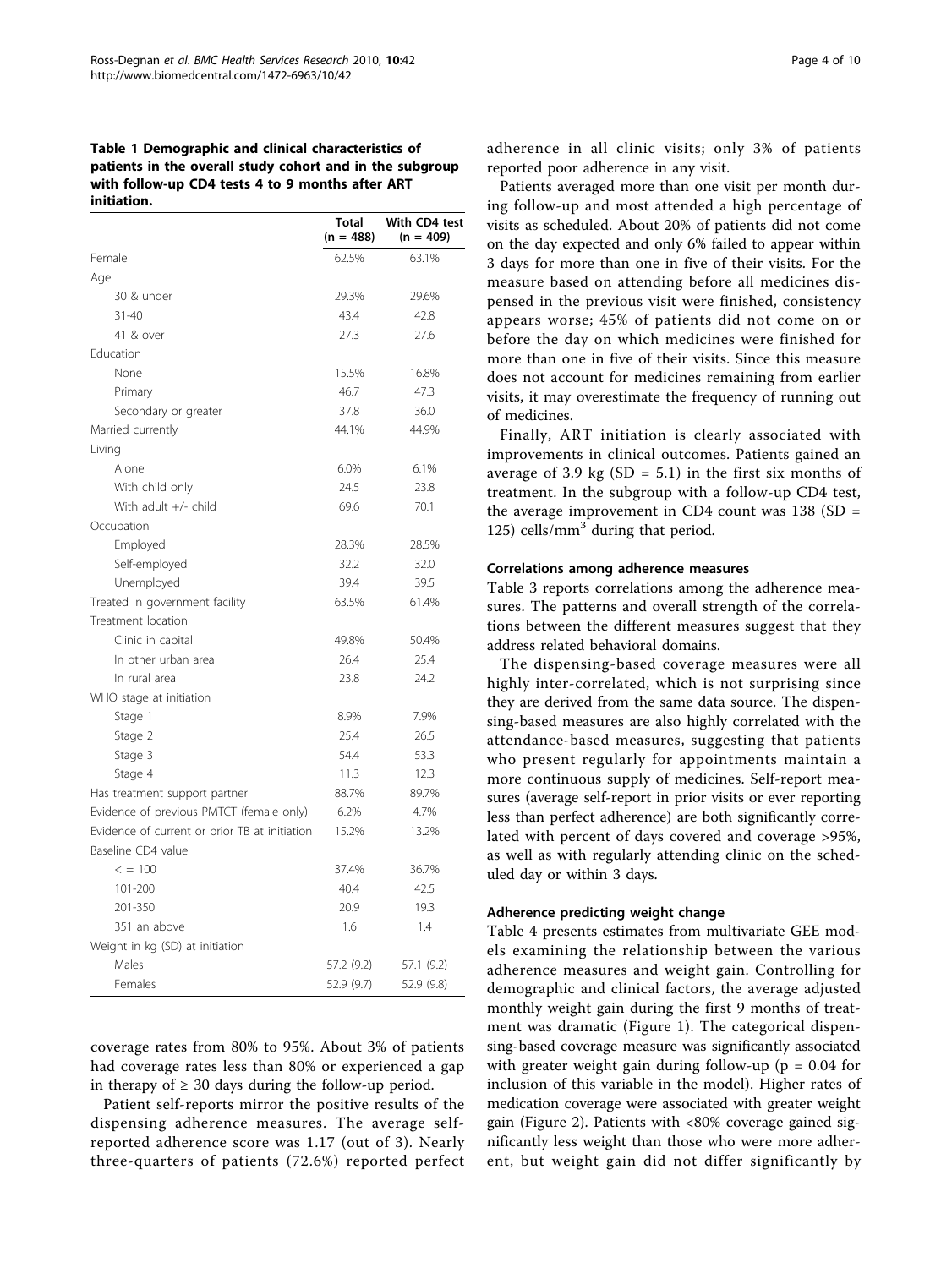|                                                                                   | <b>Total</b><br>$(n = 488)$ | With CD4 test<br>$(n = 409)$ |
|-----------------------------------------------------------------------------------|-----------------------------|------------------------------|
| Average number of days since treatment initiation (min, max)                      | 178<br>(124, 337)           | 188<br>(98, 270)             |
| Dispensing-based adherence                                                        |                             |                              |
| % of days covered since ART start                                                 |                             |                              |
| < 80%                                                                             | 2.9%                        | 2.4%                         |
| 80% to <85%                                                                       | 2.7                         | 2.0                          |
| 85% to <90%                                                                       | 2.9                         | 3.9                          |
| 90% to <95%                                                                       | 8.0                         | 8.1                          |
| 95% to <100%                                                                      | 20.1                        | 19.6                         |
| 100%                                                                              | 63.5                        | 64.1                         |
| % with gap in treatment >30 days                                                  | 2.7%                        | 3.4%                         |
| Self-report adherence                                                             |                             |                              |
| Average (s.d.) number of self-reports recorded in medical record during follow-up | 5.7(1.8)                    | 5.4(2.0)                     |
| Average (s.d.) of all self-reports *                                              | 1.17(0.39)                  | 1.16(0.33)                   |
| % all self-reports perfect *                                                      | 72.6%                       | 74.4%                        |
| % any self-report poor *                                                          | 3.0%                        | 2.9%                         |
| Appointment keeping                                                               |                             |                              |
| Average number (s.d.) of visits                                                   | 6.4(1.1)                    | 6.0(1.6)                     |
| % visits on/before scheduled day                                                  |                             |                              |
| $< 80\%$                                                                          | 19.9%                       | 18.1%                        |
| 80% to <90%                                                                       | 22.1                        | 20.5                         |
| 90% to 100%                                                                       | 58.1                        | 61.4                         |
| % visits $\leq$ 3 days after scheduled                                            |                             |                              |
| < 80%                                                                             | 5.9%                        | 5.7%                         |
| 80% to <90%                                                                       | 13.1                        | 11.1                         |
| 90% to 100%                                                                       | 81.0                        | 83.2                         |
| Dispensing-based appointment keeping                                              |                             |                              |
| % of visits before finishing ARVs dispensed during previous visit                 |                             |                              |
| < 80%                                                                             | 44.9%                       | 44.0%                        |
| 80% to <90%                                                                       | 27.5%                       | 27.1                         |
| 90% to 100%                                                                       | 27.7%                       | 28.9                         |
| Change in clinical outcome measures                                               |                             |                              |
| Average (s.d.) increase in CD4 count                                              | <b>NA</b>                   | 138.1 (125.5)                |
| Average (s.d.) weight gain (kg)                                                   | 3.9(5.1)                    | 3.8(4.8)                     |

# <span id="page-4-0"></span>Table 2 Adherence and clinical outcome measures at visit nearest to 180 days after initiation or at second CD4 test in subgroup with test in months 4 to 9.

\* Self-reports were recorded in medical records as perfect (coded as 1), good (2), or poor (3); cases from Ethiopia (n = 120 total, n = 96 with CD4 test) were excluded from analysis because self-reports there were recorded as good/fair vs. poor.

degree of adherence over 80%. Based on adjusted estimates from the model, typical male patients in this cohort gained 5.9 kg by month 9 if perfectly adherent and 3.6 kg if <80% adherent, while female patients gained 6.2 kg and 3.9 kg respectively.

A total of 13 patients experienced a gap in therapy of >30 days during follow-up. Average medication coverage for these patients was 53% compared to 98% for the remaining cohort members. Based on the controlled GEE models, patients experiencing a 30-day gap in treatment gained an estimated 3.3 kg less (-5.2, -1.3) than those who did not experience such a gap, averaged across all visits during the follow-up period.

A self-report of less than perfect adherence during any clinic visit since initiation of therapy was significantly associated with gaining 1.1 kg less (-2.0, -0.3) than those who always self-reported perfect adherence. Average self-reported adherence during all prior visits was also significantly related to weight gain. Compared to patients reporting perfect adherence in all visits, patients who averaged between good and perfect self-reported adherence gained 1.1 kg less (-2.1, -0.1), and patients who averaged good adherence or worse gained 1.2 kg less (-2.4,-0.1).

All measures of consistent clinical attendance were significantly associated with weight gain. Based on GEE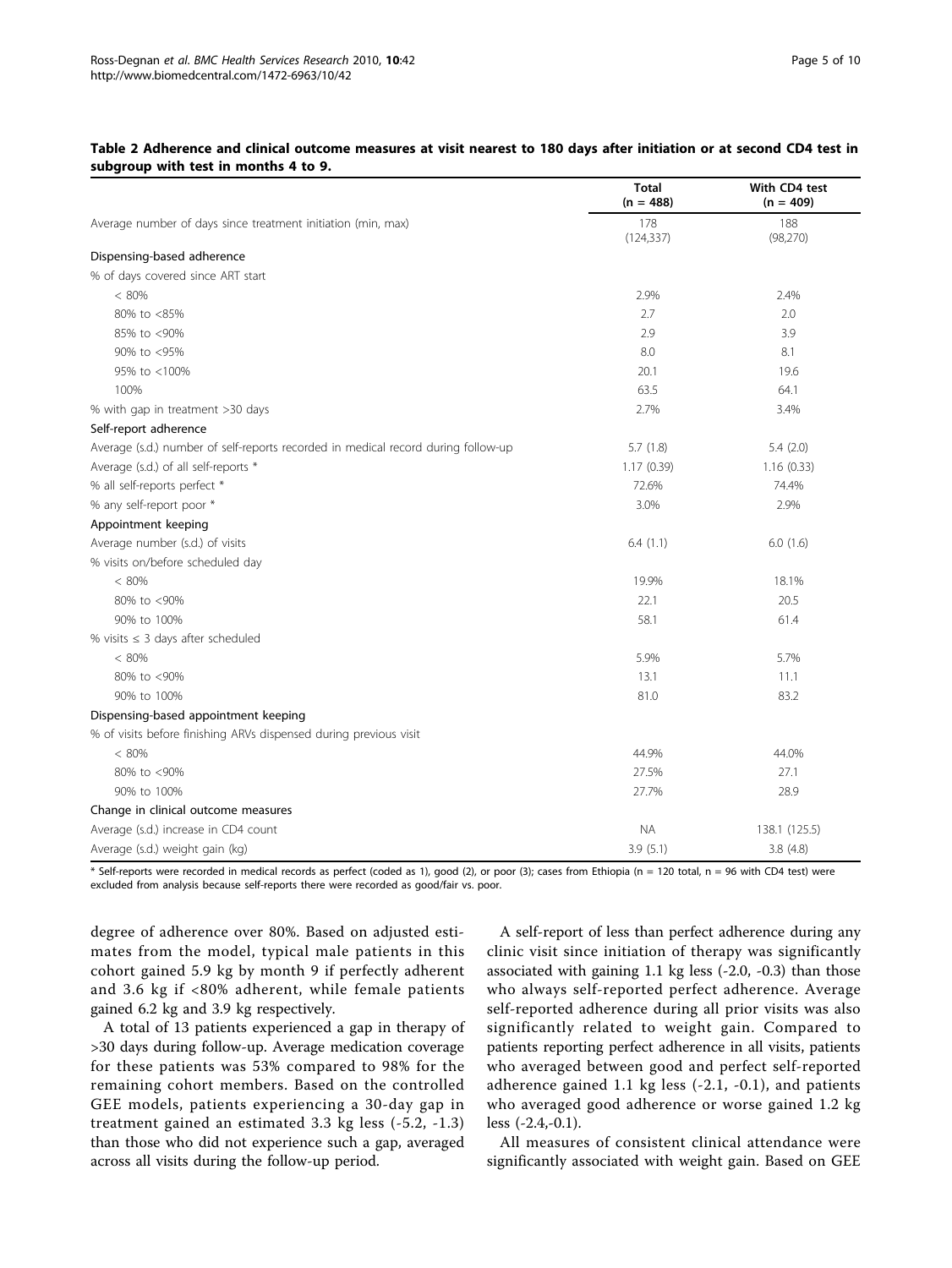| Correlation<br>Significance<br>N<br>$(bold = p <$<br>0.05) | Coverage<br>$>80\%$     | Coverage<br>>95%        | Coverage<br>gap > 30<br>days | Average<br>self-report<br>adherence * | Any self-report<br>adhe-rence less<br>than perfect* | % of visits on<br>or before<br>scheduled<br>day** | % of visits<br>within 3 days of<br>scheduled day** | % of visits<br>before last<br>dispensing<br>finished |
|------------------------------------------------------------|-------------------------|-------------------------|------------------------------|---------------------------------------|-----------------------------------------------------|---------------------------------------------------|----------------------------------------------------|------------------------------------------------------|
| % of days<br>covered                                       | 0.335<br>< .0001<br>488 | 0.744<br>< .0001<br>488 | $-0.321$<br>< .0001<br>488   | $-0.186$<br>.0004<br>358              | $-0.185$<br>.0004<br>368                            | 0.324<br>< .0001<br>458                           | 0.357<br>< .0001<br>458                            | 0.560<br>< .0001<br>488                              |
| Coverage $>80\%$<br>&                                      |                         | 0.388<br>< .0001<br>488 | $-0.734$<br>< .0001<br>488   | $-0.002$<br>.9762<br>358              | 0.010<br>.8474<br>368                               | 0.186<br>< .0001<br>458                           | 0.305<br>< .0001<br>458                            | 0.237<br>< .0001<br>488                              |
| Coverage >95%<br>&                                         |                         |                         | $-0.374$<br>< .0001<br>488   | $-0.178$<br>.0007<br>358              | $-0.162$<br>.0018<br>368                            | 0.264<br>< .0001<br>458                           | 0.376<br>< .0001<br>458                            | 0.399<br>< .0001<br>488                              |
| Coverage gap<br>$>30$ days &                               |                         |                         |                              | $-0.003$<br>.9480<br>358              | $-0.010$<br>0.8471<br>368                           | $-0.120$<br>.0104<br>458                          | $-0.222$<br>< .0001<br>458                         | $-0.206$<br>< .0001<br>488                           |
| Average self-<br>report adherence                          |                         |                         |                              |                                       | 0.983<br>< .0001<br>358                             | $-0.136$<br>.0104<br>357                          | $-0.160$<br>.0024<br>357                           | 0.072<br>0.1725<br>358                               |
| Any self-report<br>adherence less<br>than perfect &        |                         |                         |                              |                                       |                                                     | $-0.141$<br>.0069<br>367                          | $-0.164$<br>.0016<br>367                           | $-0.044$<br>0.3961<br>368                            |
| % visits on/<br>before scheduled<br>day                    |                         |                         |                              |                                       |                                                     |                                                   | 0.630<br>< .0001<br>458                            | 0.360<br>< .0001<br>458                              |
| % visits within 3<br>days of<br>scheduled day              |                         |                         |                              |                                       |                                                     |                                                   |                                                    | 0.367<br>< .0001<br>458                              |

<span id="page-5-0"></span>

| Table 3 Correlations among dispensing, self-report, and attendance-based adherence measures at time of clinic visit |  |  |  |
|---------------------------------------------------------------------------------------------------------------------|--|--|--|
| closest to 180 days after treatment initiation.                                                                     |  |  |  |

 $*$  Self-reports (n = 368) coded 1 = perfect, 2 = good, 3 = poor; excludes n = 120 cases from Ethiopia where self-reports were scored good/fair vs. poor  $**$  n = 458 for appointment keeping variables due to missing scheduled visit dates

& Kendall tau rather than Spearman rank-order correlations are reported when these variables are correlated with each other

models, patients who attended <80% of their visits within 3 days of the scheduled day experienced a 1.4 kg lower (0.3, 2.5) weight gain than those who attended a greater percentage of their visits on time.

# Adherence predicting change in CD4 count

Table [5](#page-7-0) presents results from the linear regression models examining the adherence measures as predictors of changes in CD4 count. As with weight gain, the dispensing-based adherence measures were significantly associated with changes in CD4 count during follow-up (Figure [3\)](#page-8-0). Patients with 100% coverage of dispensed medicines experienced an average gain in CD4 count of 148.8 cells/mm3 (133.7, 164.0) between tests, compared to patients with <80% medicines coverage who gained an average 51.5 cells/mm3 (-25.6, 128.6). Patients with adherence from 80% to 100% experienced intermediate gains. Similarly, patients with a coverage gap longer than 30 days had gains in CD4 count that were an estimated 80.7 cells/mm3 less (-149.3, -12.1) than those without a gap.

Average self-reported adherence recorded in medical records up to the date of the second CD4 test had an overall significant relationship with CD4 gain. Compared

to patients who always reported perfect adherence, gains in CD4 counts among patients who averaged between good and perfect self-reported adherence were a nonsignificant 27.0 cells/mm3 less (-66.1, 12.1), while CD4 gains among patients who averaged good self-reported adherence or worse were 67.2 cells/mm3 less (-120.8, -13.7), a difference which was significant. Patients with any report of less than perfect adherence experienced gains in CD4 count that were 40.2 cells/mm3 lower (-73.6, -6.8) than those who always reported perfect adherence.

The visit-based attendance measures were not significantly associated with improvements in CD4 counts.

#### **Discussion**

This validation study shows that adherence and attendance indicators measured using routine data that exist in typical African HIV/AIDS care settings were significantly associated with key clinical outcomes during the early treatment period. Consistency of clinic visits and dispensing-based adherence indicators were both moderately to highly associated with weight gain during the first nine months after ART initiation. In addition, both dispensing-based adherence measures and self-reported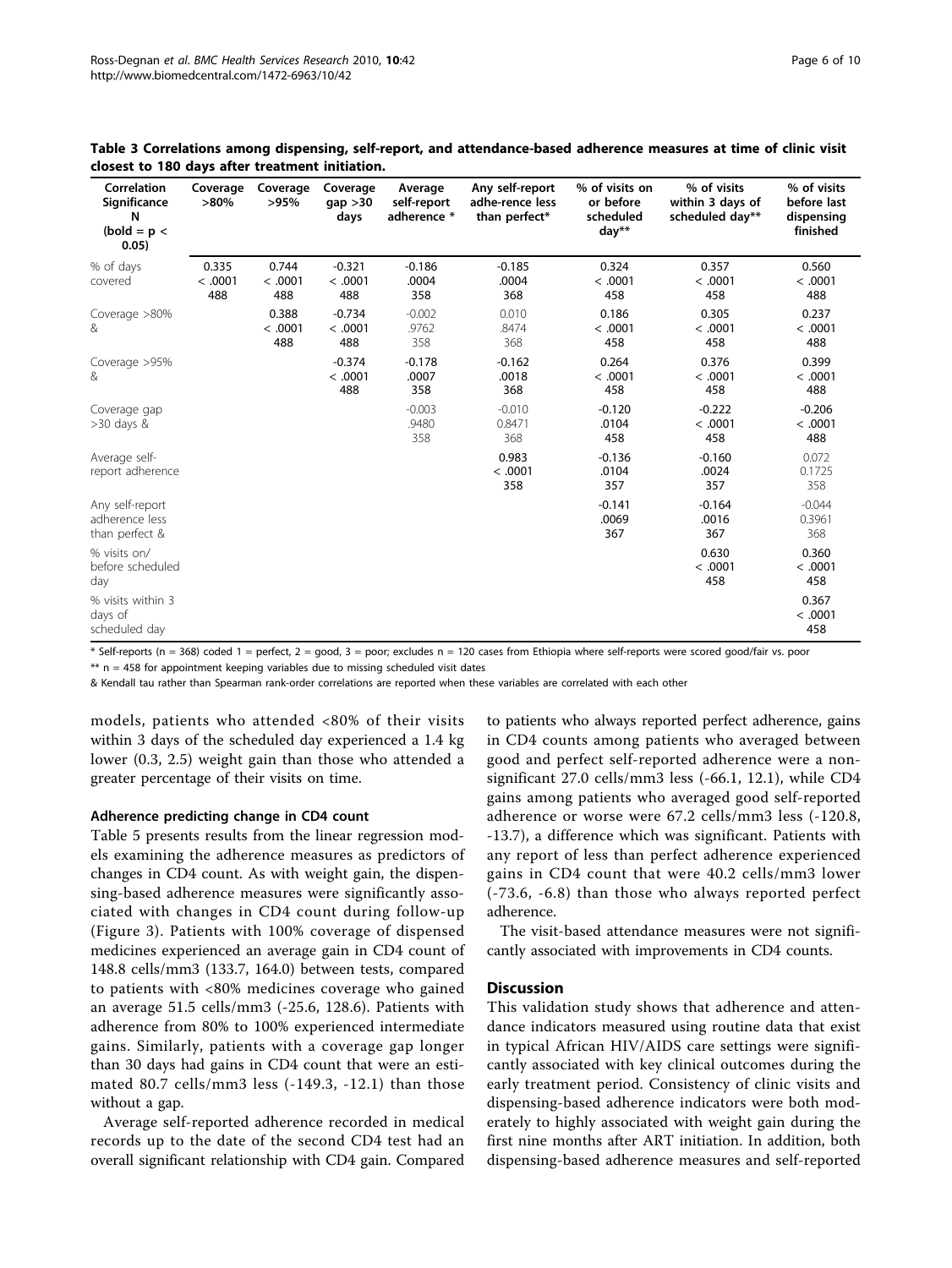|                                                         | <b>Parameter Estimate</b> | P-value | Confidence Interval |
|---------------------------------------------------------|---------------------------|---------|---------------------|
| Coverage (vs. 100% coverage) *                          |                           |         |                     |
| <80% of days covered                                    | $-2.24$                   | 0.0012  | $-3.59, -0.89$      |
| 80% to <90% of days covered                             | $-0.51$                   | 0.3517  | $-1.59.0.57$        |
| 90% to <100% of days covered                            | $-0.52$                   | 0.1504  | $-1.23.0.19$        |
| Gap >30 days (vs. no gap in coverage)                   | $-3.26$                   | 0.0010  | $-5.20, -1.31$      |
| Average self-report (vs. all self-reports perfect) ** & |                           |         |                     |
| Better than good but less than perfect                  | $-1.06$                   | 0.0368  | $-2.05, -0.06$      |
| Good or worse                                           | $-1.23$                   | 0.0352  | $-2.38, -0.09$      |
| Any self-report less than perfect (vs. all perfect) &   | $-1.14$                   | 0.0062  | $-1.96, -0.32$      |
| <80% of visits on day scheduled                         | $-0.72$                   | 0.0413  | $-1.41, -0.03$      |
| <80% of visits within 3 days of schedule                | $-1.38$                   | 0.0127  | $-2.47, -0.29$      |
| <80% of visits before medicines finished                | $-0.71$                   | 0.0140  | $-1.28. -0.14$      |

<span id="page-6-0"></span>

| Table 4 Estimates from GEE models of indicators of adherence and appointment keeping as predictors of weight gain |
|-------------------------------------------------------------------------------------------------------------------|
| (in kilograms) in the first 9 months after ART initiation.                                                        |

Key: All models use variables measured on the day of each follow-up visit and include all visits up to 270 days following ART initiation. For all models except those involving self-reported adherence,  $n = 479$  cases and  $n = 3384$  follow-up clinic visits; for self-report adherence models,  $n = 354$  cases and  $n = 2404$  followup clinic visits. Models include: gender, age category (30 or younger, 31-40, >40 years), whether married, capital-urban-rural location, baseline CD4 level, baseline weight, WHO stage at ART initiation (stage 1 or 2 vs. stage 3 or 4), time since ART initiation (in nine 30-day categories up to 270 days), evidence of TB at ART initiation, any evidence in medical record of side effect or opportunistic infection since treatment initiation, number of different ART regimens since initiation, ever treated with a protease inhibitor.

 $*$  GEE type 3 score statistic for inclusion of 3 coverage terms in model,  $p = 0.0358$ 

\*\* GEE type 3 score statistic for inclusion of 2 self-report terms in model,  $p = 0.0331$ 

& Models exclude cases from Ethiopia which assessed self-reported adherence differently

adherence were predictive of improvements in CD4 counts in that period. Given that the data were extracted from routine records and are likely to contain random errors, the strengths of these relationships are likely to be underestimated.

In our study, the questions used to determine the adherence levels that were recorded in medical records were unknown and likely inconsistent across providers and treatment centers; in addition, self-reported adherence was recorded differently in Ethiopia than in the other three countries, requiring us to drop these cases from statistical analysis. Nevertheless, self-reported adherence measures showed promise. When measured in research settings, self-reported adherence has been reliably predictive of positive clinical outcomes[[2-4,9](#page-9-0)]. Attention should be paid to strengthening the



months following initiation of ART in all patients in the sample estimated from generalized estimating equations. Model adjusts for gender, age category (30 or younger, 31-40, >40 years), whether married, capital-urban-rural location, baseline CD4 level, baseline weight, WHO stage at ART initiation (stage 1 or 2 vs. stage 3 or 4), evidence of TB at ART initiation, any evidence in medical record of side effect or opportunistic infection since treatment initiation, number of different ART regimens since initiation, and whether the patient was ever treated with a protease inhibitor.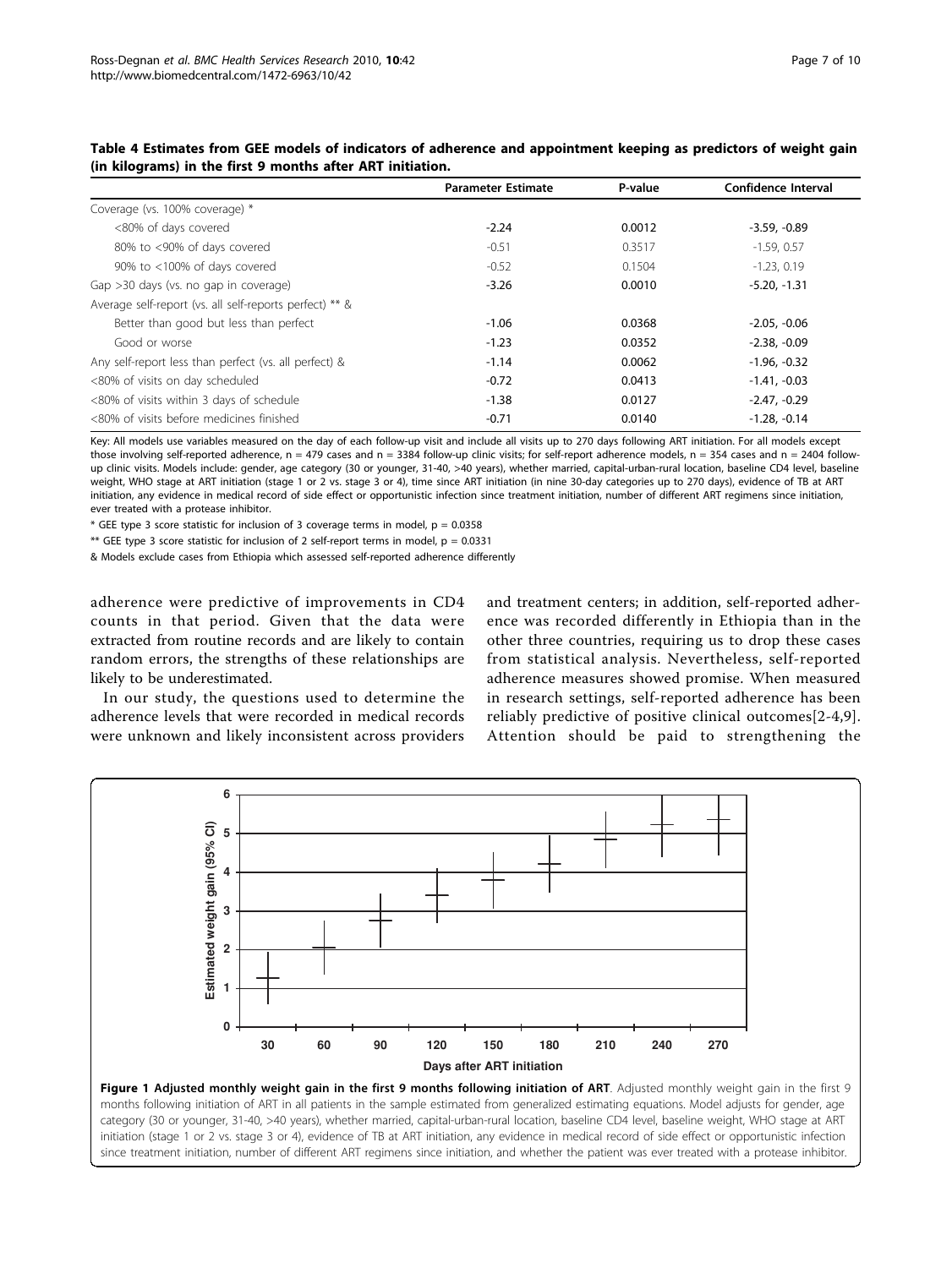<span id="page-7-0"></span>

standardization of the recording of self-reports in routine records. Self-reported adherence measures (particularly indication of less than perfect adherence (i.e., missing any doses in a recent period, which is relatively easier to assess) would be useful both in clinical management of individual patients and in monitoring adherence in patient populations.

Our study has several notable limitations. First, we could not examine the validity of the INRUD-IAA indicators as predictors of patient dropout because study inclusion criteria required patients to remain in treatment for 4 to 6 months. This requirement was needed in order to obtain sufficient data to measure the dispensing-based and attendance-based measures, which depend on data from

|                                                         | Parameter estimate | P-value | Confidence interval |
|---------------------------------------------------------|--------------------|---------|---------------------|
| Coverage (vs. 100% coverage) *                          |                    |         |                     |
| <80% of days covered                                    | $-97.3$            | 0.0156  | $-176.1, -18.5$     |
| 80% to <90% of days covered                             | $-28.8$            | 0.2817  | $-81.2.23.7$        |
| 90% to <100% of days covered                            | $-22.1$            | 0.1224  | $-50.2, 6.0$        |
| Gap >30 days (vs. no gap in coverage)                   | $-80.7$            | 0.0212  | $-149.3, -12.1$     |
| Average self-report (vs. all self-reports perfect) ** & |                    |         |                     |
| Better than good but less than perfect                  | $-27.0$            | 0.1752  | $-66.1, 12.1$       |
| Good or worse                                           | $-67.2$            | 0.0141  | $-120.8. -13.7$     |
| Any self-report less than perfect (vs. all perfect) &   | $-40.2$            | 0.0186  | $-73.6, -6.8$       |
| <80% of visits on day scheduled                         | $-7.3$             | 0.6759  | $-41.7, 27.1$       |
| <80% of visits within 3 days of schedule                | $-25.5$            | 0.3605  | $-80.3, 29.3$       |
| <80% of visits before medicines finished                | $-8.6$             | 0.5091  | $-34.1, 16.9$       |

Table 5 Estimates from general linear models of indicators of adherence and appointment keeping as predictors of change in CD4 count at time of follow-up CD4 test between 4 and 9 months after ART initiation.

Key: All models use variables measured at the time of the follow-up CD4 test. For all models except those involving self-reported adherence, n = 401 cases; in all models involving self-report, n = 296 cases. Models include: gender, age category (30 or younger, 31-40, >40 years), whether married, capital-urban-rural location, baseline CD4 level, WHO stage at ART initiation (stage 1 or 2 vs. stage 3 or 4), time since ART initiation (in nine 30-day categories up to 270 days), evidence of TB at ART initiation, any evidence in medical record of side effect or opportunistic infection since treatment initiation, number of different ART regimens since initiation, ever treated with a protease inhibitor.

 $*$  F-test for inclusion of 3 coverage terms in model,  $p = 0.0465$ 

\*\* F-test for inclusion of 2 self-report terms in model,  $p = 0.0316$ 

& Models exclude cases from Ethiopia which assessed self-reported adherence differently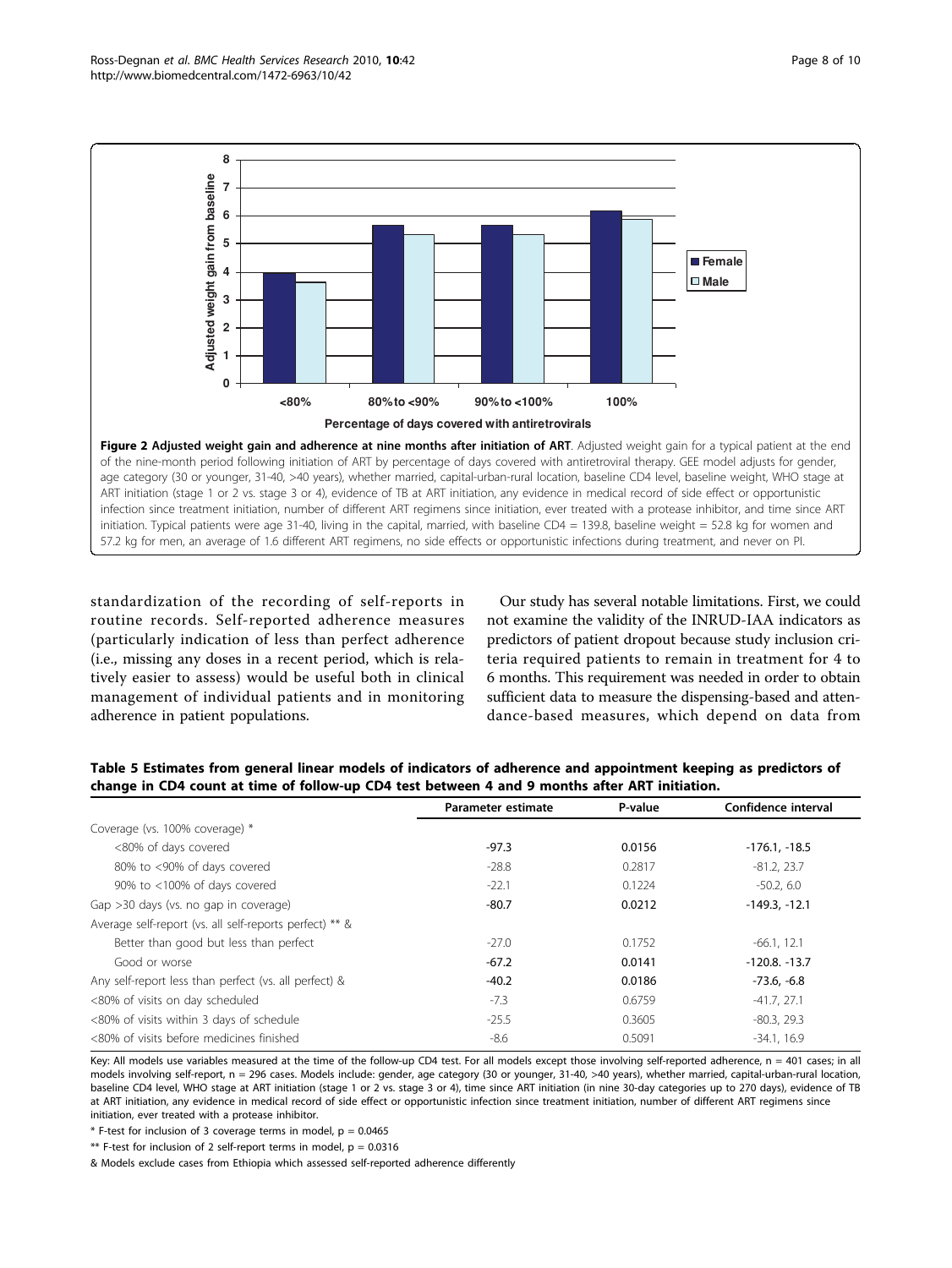<span id="page-8-0"></span>

multiple visits. Most adherence failures occur early in the course of treatment. Our methods preclude examining the predictors and impacts of these early adherence failures.

We measured the validity of the adherence measures in predicting clinical changes soon after the start of therapy. Further analyses would be needed to assess the predictive validity of these measures for patients in treatment for longer periods. We also were unable to assess body mass index as a measure of nutritional status at the initiation of therapy, a potential confounder for post-initiation weight gain, due to the lack of data on height in the clinical record. Although food supplements offered at clinics would be another potential confounder of the relationship between adherence and early weight gain, we are not aware of any supplements offered at study facilities during the study period.

We did not assess the consistency of self-reported adherence in clinical and pharmacy records and as gathered by trained interviewers using a systematic method. These validation analyses will be part of future studies of the INRUD-IAA adherence indicators.

Despite these limitations, our study is the first to demonstrate that standardized measures of treatment adherence and attendance derived from routine data in African ART treatment settings are valid predictors of clinical outcomes among newly treated patients. Because these data are already available in most settings, they should be more widely used for monitoring adherence to ART and evaluating interventions.

# Conclusions

This study demonstrates that adherence measures derived from dispensing data in pharmacy records, self-report data

in medical records, and attendance logs predict key clinical outcomes related to individual patient success in treatment. However, a more important use would be as population measures to characterize the overall success of treatment programs or health facilities in maintaining patients on therapy. With such data, it would be possible to target quality improvement activities to programs, facilities, and ultimately patients that are in greatest need.

#### Acknowledgements

The authors would like to acknowledge the contributions of all of the members of the INRUD Initiative for Adherence to Antiretroviral Medicines, who developed and tested the adherence indicators studied in this manuscript. We also thank staff in the 16 health facilities from which the retrospective data were collected for this study for their cooperation and support.

This work was made possible through support provided by the Swedish International Development Cooperation Agency, under the terms of contribution 72300310, and by the Rational Pharmaceutical Management Plus Program, which is funded by the U.S. Agency for International Development under the terms of Cooperative Agreement number HRN-A-00-00-00016-00. The opinions expressed herein are those of the authors and do not necessarily reflect the views of the Swedish International Development Cooperation Agency or the U.S. Agency for International Development.

#### Author details

<sup>1</sup>Department of Population Medicine, Harvard Medical School and Harvard Pilgrim Health Care Institute, Boston MA, USA. <sup>2</sup>Management Sciences for Health, Addis Ababa, Ethiopia. <sup>3</sup>Sustainable Health Care Foundation, Nairobi, Kenya. <sup>4</sup>Department of Epidemiology, School of Public Health, National University of Rwanda, Kigali, Rwanda. <sup>5</sup>Department of Clinical Pharmacology Makerere University, Kampala, Uganda. <sup>6</sup>Center for Pharmaceutical Management, Management Sciences for Health, Arlington VA, USA. <sup>7</sup>International Network for the Rational Use of Drugs Initiative on Adherence to Antiretrovirals, Management Sciences for Health, Arlington, VA, USA.

#### Authors' contributions

DRD and AW designed and planned the research, participated in design of the questionnaires, selected facilities for the study, analyzed the data, and